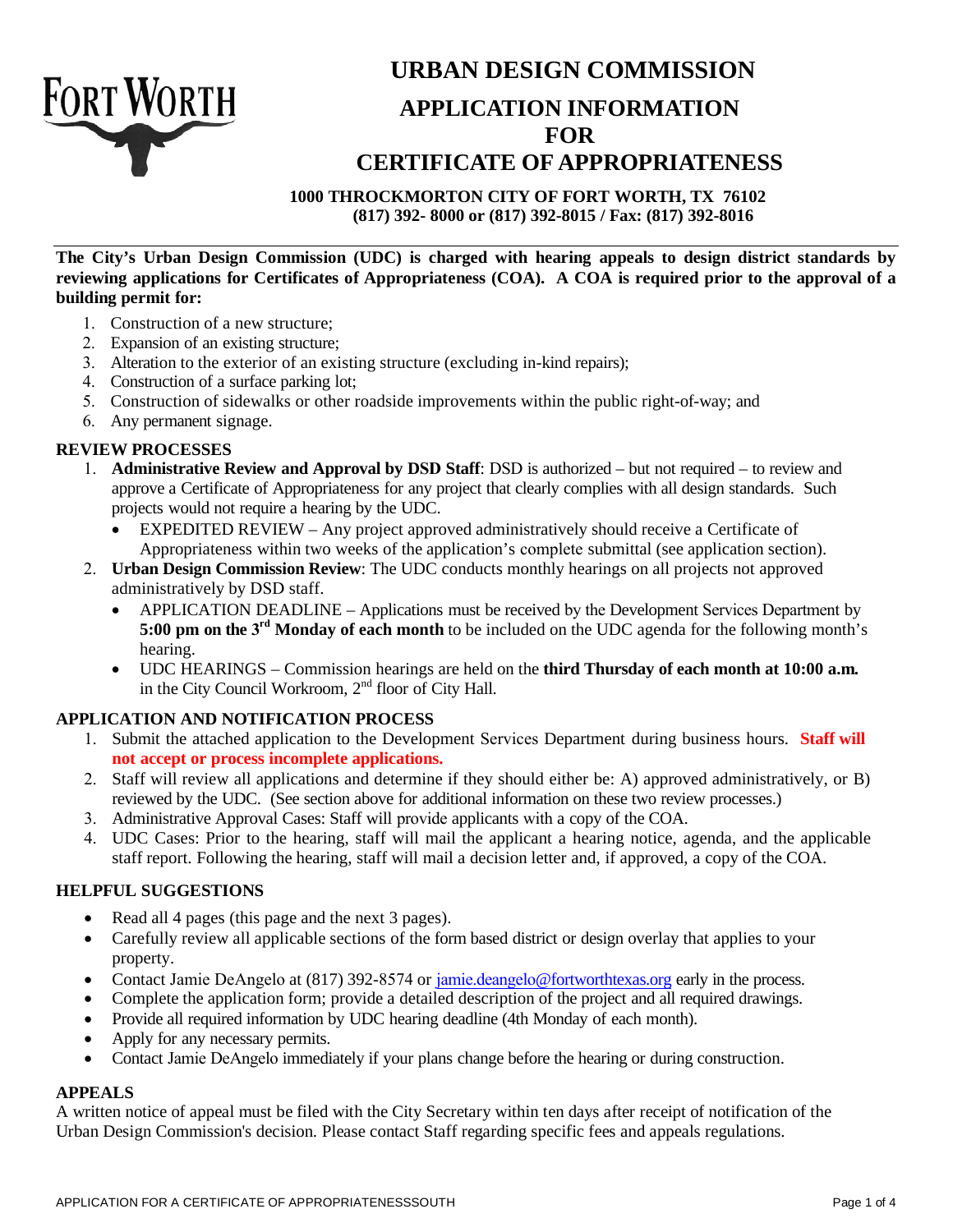## **DOCUMENTS REQUIRED WITH APPLICATION**

| Detailed and Legible Description of the Scope of Work                                         |                                                                                                                                                                                                    |  |  |  |  |
|-----------------------------------------------------------------------------------------------|----------------------------------------------------------------------------------------------------------------------------------------------------------------------------------------------------|--|--|--|--|
|                                                                                               | <b>Photographs</b> of the building context (surrounding area) and affected elevations (for alterations and remodels)                                                                               |  |  |  |  |
| Site Plan* that includes the following information:<br>Streets and legible street names<br>a. |                                                                                                                                                                                                    |  |  |  |  |
| b.<br>Location of all easements such as utility and public access easements<br>c.             | Plan of existing and proposed structures, with structures adjacent to the property also shown                                                                                                      |  |  |  |  |
| d.                                                                                            | Location of parking areas, driveways, sidewalks, walkways, loading areas, walls or fences, utilities,<br>lighting, signage, at grade mechanical units, dumpsters, and all other site improvements. |  |  |  |  |
| <b>Landscape Plan*</b> that includes the following information:                               |                                                                                                                                                                                                    |  |  |  |  |
| parking lot islands)                                                                          | a. Location and dimension of areas to be landscaped (including private property, adjoining right-of-way, and                                                                                       |  |  |  |  |
| specifications; and location and coverage of irrigation system                                | b. Location, number, species, color, and size of all trees, shrubs, and groundcover; tree planting                                                                                                 |  |  |  |  |
| c. Locations and description of light posts and street furniture                              |                                                                                                                                                                                                    |  |  |  |  |
| elements are clearly legible.                                                                 | * For less complex projects, the Site Plan and Landscape Plan may be integrated into one drawing, provided all                                                                                     |  |  |  |  |
| <b>Building Plans</b> that include the following information:                                 |                                                                                                                                                                                                    |  |  |  |  |
| Floor plans<br>a.                                                                             |                                                                                                                                                                                                    |  |  |  |  |
| b.                                                                                            | Roof plan, with mechanical equipment and any applicable screening elements                                                                                                                         |  |  |  |  |
| c.                                                                                            | Elevations of all building facades with public exposure (color drawings preferred, if feasible)                                                                                                    |  |  |  |  |
| d.                                                                                            | Legible notations regarding exterior dimensions, colors, and materials, on elevations.                                                                                                             |  |  |  |  |
| Location and type of outdoor light fixtures<br>e.                                             |                                                                                                                                                                                                    |  |  |  |  |

f. Color drawings of proposed sign(s), showing dimensions, exact locations, sign types, number, color, material, method of illumination, method of attachment, and support structures

#### **PLEASE NOTE: STAFF MAY REQUEST ANY ADDITIONAL INFORMATION NECESSARY TO DETERMINE THE APPROPRIATE FINDINGS AND RECOMMENDATIONS.**

### **APPLICATION DEADLINES AND CORRESPONDING MEETING DATES:**

| <b>DEADLINE:</b> | <b>MEETING:</b> |  |
|------------------|-----------------|--|
| December 20      | January 27      |  |
| January 17       | February 17     |  |
| February 21      | March 17        |  |
| March 21         | April 21        |  |
| April 18         | May 19          |  |
| May 16           | June 16         |  |
| June 20          | July 21         |  |
| July 18          | August 18       |  |
| August 15        | September 15    |  |
| September 19     | October 20      |  |
| October 17       | November 17     |  |
| November 21      | December 15     |  |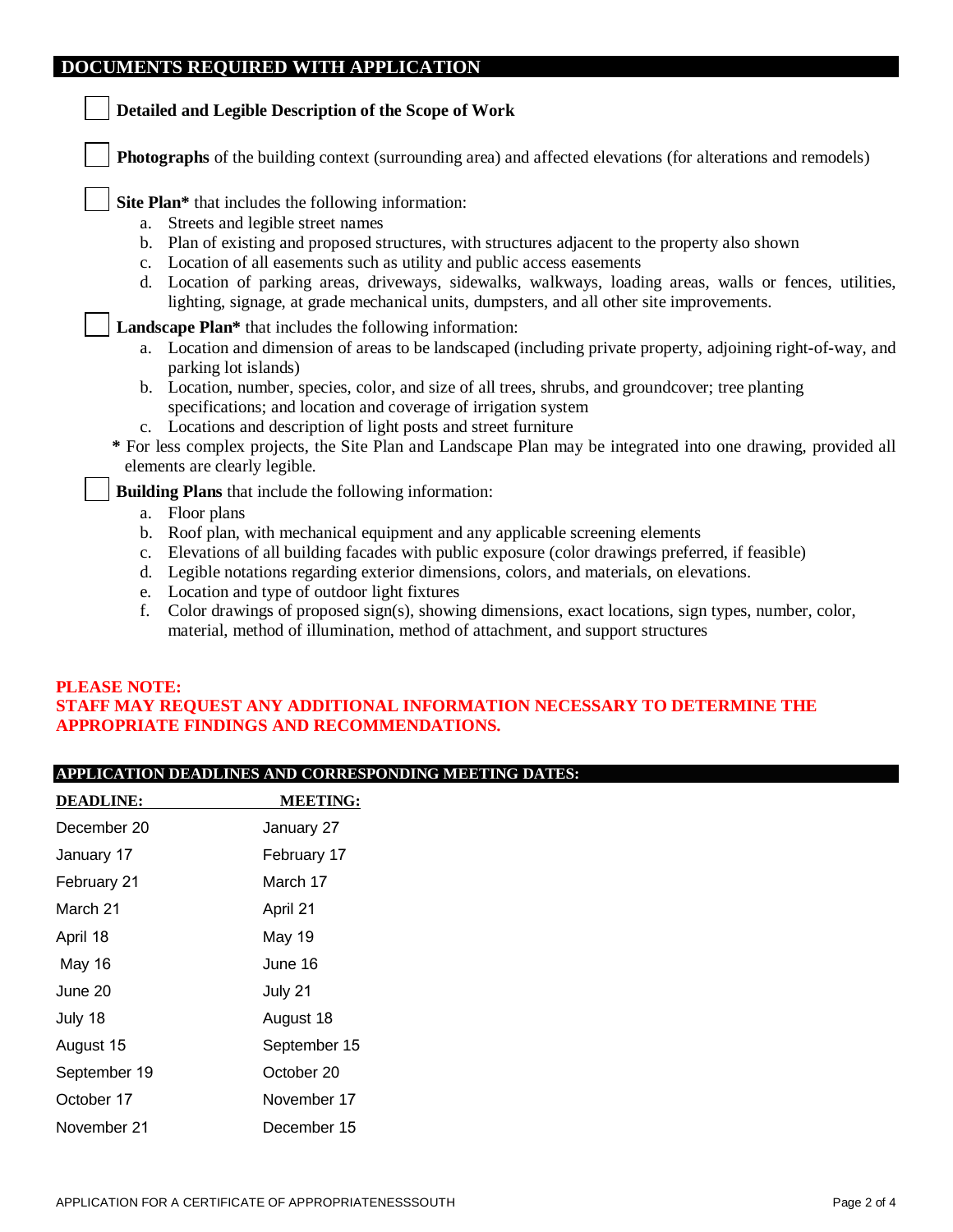

# **URBAN DESIGN COMMISSION APPLICATION FOR CERTIFICATE OF APPROPRIATENESS**

**1000 THROCKMORTON FORT WORTH, TX 76102 (817) 392- 8000 / Fax: (817) 392-8016**

### **PROPERTY INFORMATION**

| Current Zoning: ________      | Historic designation (if applicable) $\Box$ DD $\Box$ HC $\Box$ HSE                                            |  |
|-------------------------------|----------------------------------------------------------------------------------------------------------------|--|
| <b>PROPERTY OWNER / AGENT</b> |                                                                                                                |  |
|                               |                                                                                                                |  |
|                               |                                                                                                                |  |
|                               | Mailing Address: 1988 and 2008 and 2008 and 2008 and 2008 and 2008 and 2008 and 2008 and 2008 and 2008 and 200 |  |
|                               |                                                                                                                |  |
|                               |                                                                                                                |  |
|                               |                                                                                                                |  |
|                               | Mailing Address: 1988 and 2008 and 2008 and 2008 and 2008 and 2008 and 2008 and 2008 and 2008 and 2008 and 200 |  |
| Phone Number:                 |                                                                                                                |  |

\* UDC Staff uses the above information to notify any interested parties regarding the hearing or the issuance of a Certificate of Appropriateness. If any additional parties should be notified, please include their mailing information on a separate sheet of paper.

## **ACKNOWLEDGEMENTS**

I certify that the above information is correct and complete to the best of my knowledge and ability and that I am now or will be fully prepared to present the above application to the Urban Design Commission. I understand that if I am not present or represented at the meeting, the Urban Design Commission may continue or disapprove/deny the application. I authorize members of the Urban Design Commission and staff to visit and inspect the property.

I understand that in considering my application, the Commission determines whether the proposed work complies with the applicable development standards and guidelines.

I understand that any owner dissatisfied with the action of Commission regarding the issuance or denial of a Certificate of Appropriateness shall have the right to appeal to the City's Appeals Board within 10 calendar days after the Commission's decision. The appeal must be in writing and filed with the City Secretary.

I agree to provide any additional information necessary for determining eligibility as requested by the Development Services Department and Urban Design Commission.

Owner/Agent: \_\_\_\_\_\_\_\_\_\_\_\_\_\_\_\_\_\_\_\_\_\_\_\_\_\_\_\_\_\_\_\_\_\_\_\_\_\_\_\_\_\_\_\_ Date: \_\_\_\_\_\_\_\_\_\_\_\_\_\_\_\_\_\_\_\_\_\_\_\_\_\_